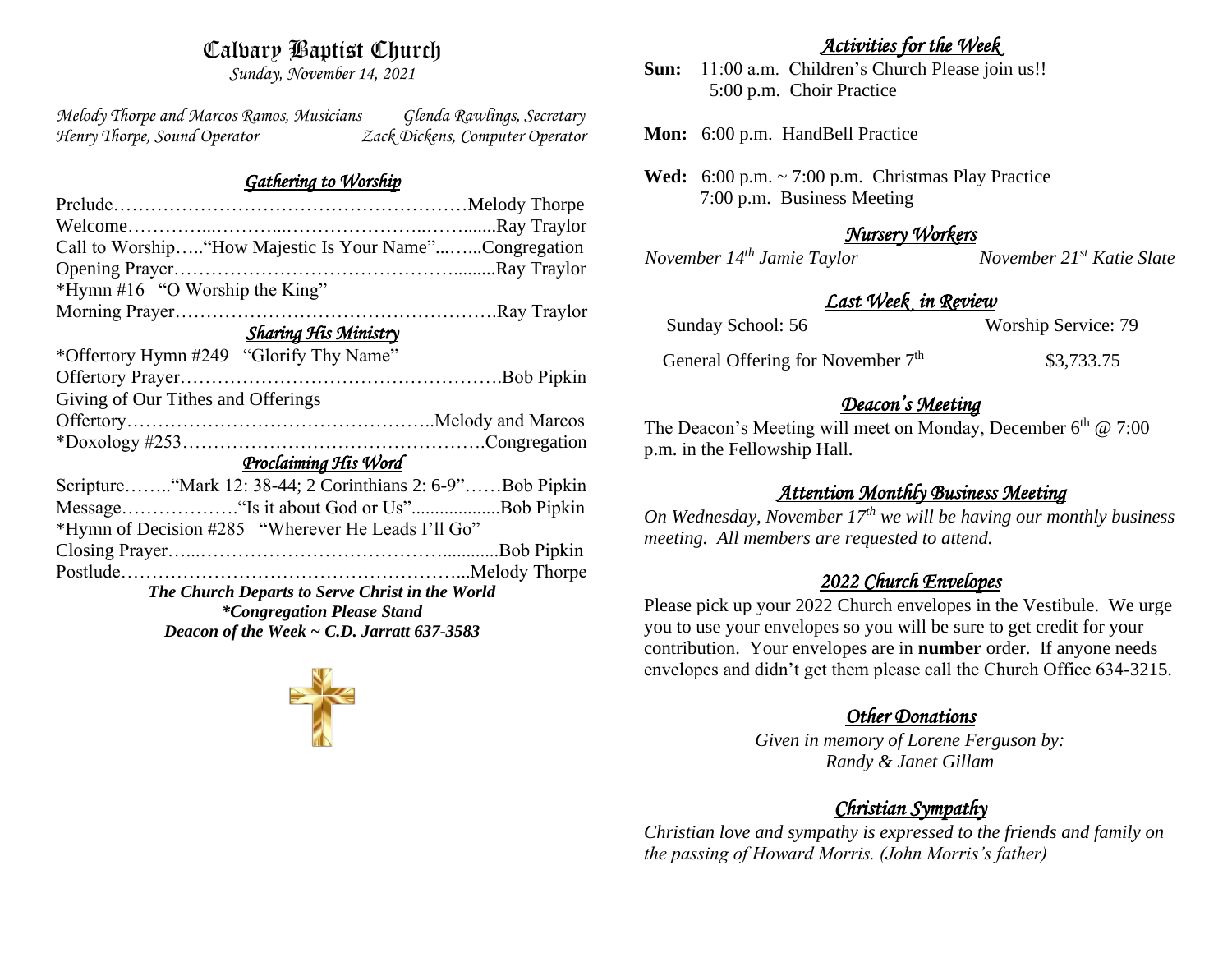## *ShoeBoxes Update*

We are excited to announce that we were able to pack #315 boxes this year to send to other countries to help children have the opportunity to learn about Jesus. We had a great packing party with the kids helping too this year. If you have never been to one of our party's you need to make it a priority next year. A special thanks to my faithful crew who helps us every year: C.D. & Anita Jarratt, J.E. & Joyce Prince, Don, Gloria, & Dale. We have to meet about 4 to 5 times during the year to keep it going. We are thankful to Calvary for allowing Bible School Money and Children donating gifts during that week to help us meet our goal. Postage alone for #315 boxes is \$2,835. Remember we take items all through the year and have totes to put things in. Look for ½ price items after Christmas and we are still taking donations for postage too. Thanking each and every one of you who helped us in any and every way.

Sincerely, Edward & Kay Bryant

## *Attention Deacon's*

Please sign-up for the Deacon's Christmas Dinner by November  $28<sup>th</sup>$  if you plan to attend. The sign-up sheet is up front on the side table.



*Church Email: [calvarybc1@verizon.net](mailto:cbcemporiaoffice@gmail.com)*

*Church Website[:www.calvarybaptistemporia.org](http://www.calvarybaptistemporia.org/)*

*Bob Pipkin Email: [jrpipkin3@gmail.com](mailto:jrpipkin3@gmail.com) and Cell: 757-418-1243*